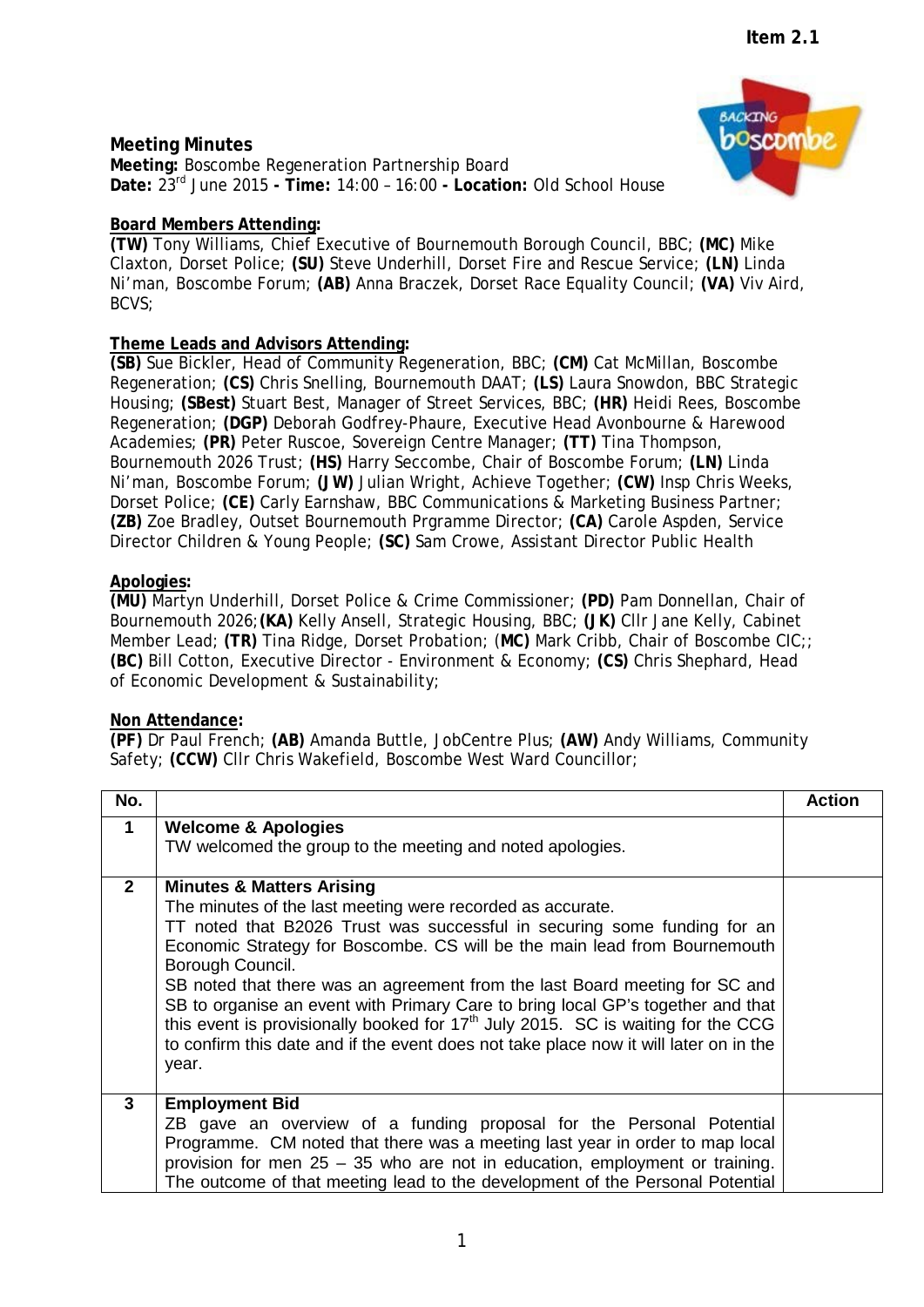| $\overline{\mathbf{4}}$ | Programme. The programme broadly covers unlocking potential, developing<br>skills, changing mind set and action planning. SB noted that the source for this<br>proposed funding would come from the funding that the BRP Board holds with<br>Bournemouth 2026 Trust of £35k. TT asked if monitoring, evaluation and<br>reporting back to the BRP Board and Bournemouth 2026 Trust have been<br>considered. ZB explained the same evaluating and reporting system would be<br>used as previously used for the Outset Bournemouth programme. TT asked that<br>Bournemouth 2026 Trust should be attributed as a contributor for this<br>programme. CM noted that CS fully supports this programme. This funding<br>proposal was approved by the Board for the amount of £10,625.                                                                                                                                                                                                                                                                                                                                                                                                                                                                                                                                                                                                                                                                                                                                                                                                                                                                                                                                                                                                                                                                                                                                                                                                                  | <b>Funding</b><br>proposal<br><b>Approved</b><br>by Board |
|-------------------------|------------------------------------------------------------------------------------------------------------------------------------------------------------------------------------------------------------------------------------------------------------------------------------------------------------------------------------------------------------------------------------------------------------------------------------------------------------------------------------------------------------------------------------------------------------------------------------------------------------------------------------------------------------------------------------------------------------------------------------------------------------------------------------------------------------------------------------------------------------------------------------------------------------------------------------------------------------------------------------------------------------------------------------------------------------------------------------------------------------------------------------------------------------------------------------------------------------------------------------------------------------------------------------------------------------------------------------------------------------------------------------------------------------------------------------------------------------------------------------------------------------------------------------------------------------------------------------------------------------------------------------------------------------------------------------------------------------------------------------------------------------------------------------------------------------------------------------------------------------------------------------------------------------------------------------------------------------------------------------------------|-----------------------------------------------------------|
|                         | Theme Lead updates & Challenges                                                                                                                                                                                                                                                                                                                                                                                                                                                                                                                                                                                                                                                                                                                                                                                                                                                                                                                                                                                                                                                                                                                                                                                                                                                                                                                                                                                                                                                                                                                                                                                                                                                                                                                                                                                                                                                                                                                                                                |                                                           |
|                         | <b>Housing</b><br>LS noted that work has begun on the Homes for Boscombe Strategic Vision. It<br>is planned to go out for consultation in August-September 2015 and then a final<br>draft to be produced in November.<br>The developers of units in the Royal Arcade have approached the Council to see<br>if they are interested in leasing these units over a 10 year period. Strategic<br>Housing are looking at the possibility of prioritising these units for key workers.<br>The estimated date for completion of these units is Spring 2016.<br>LS noted that the HMO conversion, 30 Churchill Road has now been completed.<br>There is still £1M in the budget for HMO conversion so they are looking at other<br>potential properties to convert if they were to come up for sale.<br>The planning application has now been submitted for building on the space<br>which is currently a car park on Palmerston Road. These properties would be<br>12 2 & 3 bed houses predominantly shared ownership.<br><b>Operation Galaxy</b> – There is now an analyst in post and to date, 15 multi-<br>agency inspections have taken place totalling 195 units. There is currently a<br>26% reduction in supported living accommodation in the 282 area since 2012.<br>The analyst is now focussing on phase 2 of Operation Galaxy which will be<br>targeting problematic HMO's in the smaller area of 282. There is now funding<br>for two Operation Galaxy enforcement officers and the senior officer has been<br>appointed. The other officer post is currently not filled and interviews are still<br>taking place.<br><b>Churchill Gardens</b> – The Conservation Area Management Plan was presented<br>at Cabinet yesterday and there will be a meeting next week with a consultant,<br>the Conservation Team, Bmth 2026 Trust and Strategic Housing to look at the<br>feasibility of applying for the Townscape Heritage Initiative in order to secure<br>funding to improve the area. |                                                           |
|                         | SU suggested that any further conversions could be fitted out with sprinkler<br>systems which would possibly encourage other people to install them.                                                                                                                                                                                                                                                                                                                                                                                                                                                                                                                                                                                                                                                                                                                                                                                                                                                                                                                                                                                                                                                                                                                                                                                                                                                                                                                                                                                                                                                                                                                                                                                                                                                                                                                                                                                                                                           |                                                           |
|                         | <b>Employment and Enterprise</b><br>SB noted that the new Commitment objectives have been added to the end of<br>the Theme Update reports.<br><b>Outset Bournemouth</b> – External funding has been secured in order for Outset<br>Bournemouth to continue with this programme. Also, the Council's Community<br>Finance Initiative has approved £60k allocation in order to keep this service<br>operating for a further 6 months. There is some confidence that Outset<br>Bournemouth will be able to secure European funding from next Spring although<br>is not guaranteed.<br>SB highlighted the improvements that have been made to Boscombe Market.                                                                                                                                                                                                                                                                                                                                                                                                                                                                                                                                                                                                                                                                                                                                                                                                                                                                                                                                                                                                                                                                                                                                                                                                                                                                                                                                     |                                                           |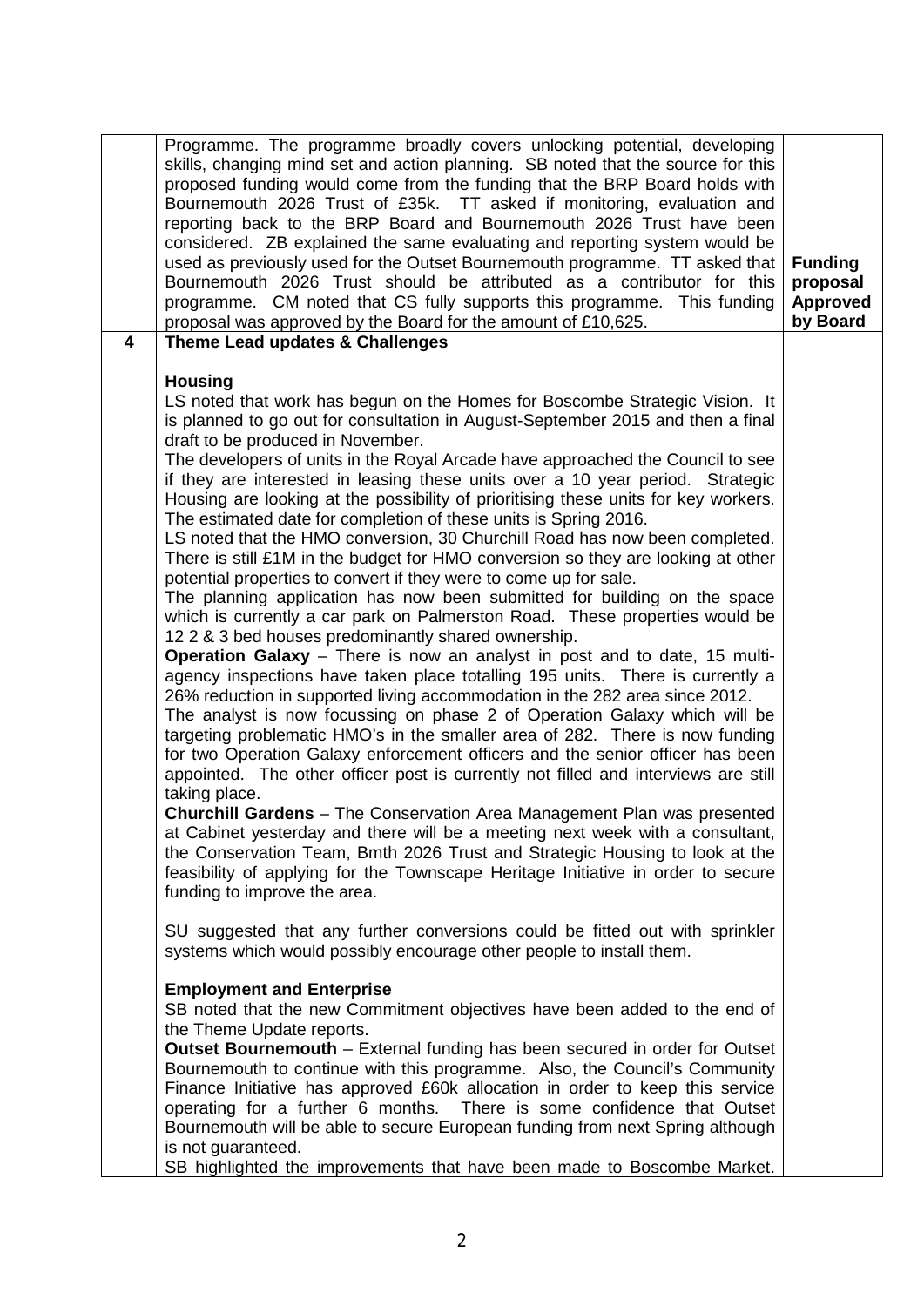| There are new traders following a two week 'Love Your Local Market' event and<br>some Coastal Bid funding has paid for new branded gazebos.<br>The shared space at the western end of the precinct has not been completed as<br>yet but this is due to be completed in the near future.<br>There has been an increase of interest and new starters at the Old School<br>House over the last few months.<br>CPSW highlighted the amount of empty shops there are in the precinct. CM<br>noted that the window vynals are due to be installed within the next few weeks<br>which will temporarily make the units look more attractive. They will also<br>hopefully attract new businesses to the area.<br>It was noted that the Sovereign Centre are now running the multi story car park.<br>HS explained to the Board that the Boscombe Forums Asset of Community<br>Value Nomination had not been received by SB however, it was signed for by<br><b>HS</b><br>someone at Bournemouth Borough Council. HS will submit another application.<br><b>Education and Attainment</b><br>JW gave a brief update around Achieve Together.<br>Following on from a new indicator within the Young People theme, a local youth<br><b>CM</b><br>survey has been undertaken and CM will email the Board with the results of this<br>survey. This survey may be used Borough wide in the future.<br>DGP advised that the Acadamy is considering using an empty unit within the<br>Sovereign Centre for parents to come to for information if they do not want to<br>visit the school directly.<br>CB is currently working at forming a local Youth Forum.<br><b>Crime</b><br>CW explained to the Board that due to a new system being implemented, he<br>was unable to report the most up to date crime figures.<br>It was noted that the implementation of CSAS has had a positive effect on the<br>local area and businesses are experiencing a reduction in criminality. There has<br><b>CW</b><br>also been positive feedback from Sovereign Centre customers.<br>There was a suggestion that it would be beneficial if the CSAS officers were<br>linked in with the Shop Watch radios. CW will look into this.<br>Passive drug dogs are being used successfully and are brought in from other<br>areas rather than having a dedicated one for Boscombe. Currently this works<br>well.<br>CPSW noted thanks to the Police for their continued efforts in Boscombe.<br>The next Boscombe Forum will be covering Crime. CM noted that there was a<br><b>CM</b><br>residents Crime Focus group last week and she will bring the results of this<br>meeting to the next Board.<br><b>Environment</b><br>SB noted that there is potential involvement in Keep Britain Tidy 'Bin it for Good'<br>campaign. SBe will update regarding this at the next Board meeting. The issue<br><b>SBe/TW</b><br>of vehicles entering the precinct when not permitted according to the TRO was<br>discussed and SBe suggested that there may need to be a re design of the Sea<br>Road entrance in order to prevent access at certain times. There will also need<br>to be some targeted enforcement. The Dots Disability report was discussed and<br>it was suggested that there needs to be some investment in order to carry out<br>some accessibility improvement work in the local area. This will be costed up<br>and consideration given to how this can be funded.<br><b>Health</b> |  |  |
|---------------------------------------------------------------------------------------------------------------------------------------------------------------------------------------------------------------------------------------------------------------------------------------------------------------------------------------------------------------------------------------------------------------------------------------------------------------------------------------------------------------------------------------------------------------------------------------------------------------------------------------------------------------------------------------------------------------------------------------------------------------------------------------------------------------------------------------------------------------------------------------------------------------------------------------------------------------------------------------------------------------------------------------------------------------------------------------------------------------------------------------------------------------------------------------------------------------------------------------------------------------------------------------------------------------------------------------------------------------------------------------------------------------------------------------------------------------------------------------------------------------------------------------------------------------------------------------------------------------------------------------------------------------------------------------------------------------------------------------------------------------------------------------------------------------------------------------------------------------------------------------------------------------------------------------------------------------------------------------------------------------------------------------------------------------------------------------------------------------------------------------------------------------------------------------------------------------------------------------------------------------------------------------------------------------------------------------------------------------------------------------------------------------------------------------------------------------------------------------------------------------------------------------------------------------------------------------------------------------------------------------------------------------------------------------------------------------------------------------------------------------------------------------------------------------------------------------------------------------------------------------------------------------------------------------------------------------------------------------------------------------------------------------------------------------------------------------------------------------------------------------------------------------------------------------------------------------------------------------------------------------------------------------------------------------------------------------------------------------------------------------------------------------------------------------------------------------|--|--|
|                                                                                                                                                                                                                                                                                                                                                                                                                                                                                                                                                                                                                                                                                                                                                                                                                                                                                                                                                                                                                                                                                                                                                                                                                                                                                                                                                                                                                                                                                                                                                                                                                                                                                                                                                                                                                                                                                                                                                                                                                                                                                                                                                                                                                                                                                                                                                                                                                                                                                                                                                                                                                                                                                                                                                                                                                                                                                                                                                                                                                                                                                                                                                                                                                                                                                                                                                                                                                                                               |  |  |
|                                                                                                                                                                                                                                                                                                                                                                                                                                                                                                                                                                                                                                                                                                                                                                                                                                                                                                                                                                                                                                                                                                                                                                                                                                                                                                                                                                                                                                                                                                                                                                                                                                                                                                                                                                                                                                                                                                                                                                                                                                                                                                                                                                                                                                                                                                                                                                                                                                                                                                                                                                                                                                                                                                                                                                                                                                                                                                                                                                                                                                                                                                                                                                                                                                                                                                                                                                                                                                                               |  |  |
|                                                                                                                                                                                                                                                                                                                                                                                                                                                                                                                                                                                                                                                                                                                                                                                                                                                                                                                                                                                                                                                                                                                                                                                                                                                                                                                                                                                                                                                                                                                                                                                                                                                                                                                                                                                                                                                                                                                                                                                                                                                                                                                                                                                                                                                                                                                                                                                                                                                                                                                                                                                                                                                                                                                                                                                                                                                                                                                                                                                                                                                                                                                                                                                                                                                                                                                                                                                                                                                               |  |  |
|                                                                                                                                                                                                                                                                                                                                                                                                                                                                                                                                                                                                                                                                                                                                                                                                                                                                                                                                                                                                                                                                                                                                                                                                                                                                                                                                                                                                                                                                                                                                                                                                                                                                                                                                                                                                                                                                                                                                                                                                                                                                                                                                                                                                                                                                                                                                                                                                                                                                                                                                                                                                                                                                                                                                                                                                                                                                                                                                                                                                                                                                                                                                                                                                                                                                                                                                                                                                                                                               |  |  |
|                                                                                                                                                                                                                                                                                                                                                                                                                                                                                                                                                                                                                                                                                                                                                                                                                                                                                                                                                                                                                                                                                                                                                                                                                                                                                                                                                                                                                                                                                                                                                                                                                                                                                                                                                                                                                                                                                                                                                                                                                                                                                                                                                                                                                                                                                                                                                                                                                                                                                                                                                                                                                                                                                                                                                                                                                                                                                                                                                                                                                                                                                                                                                                                                                                                                                                                                                                                                                                                               |  |  |